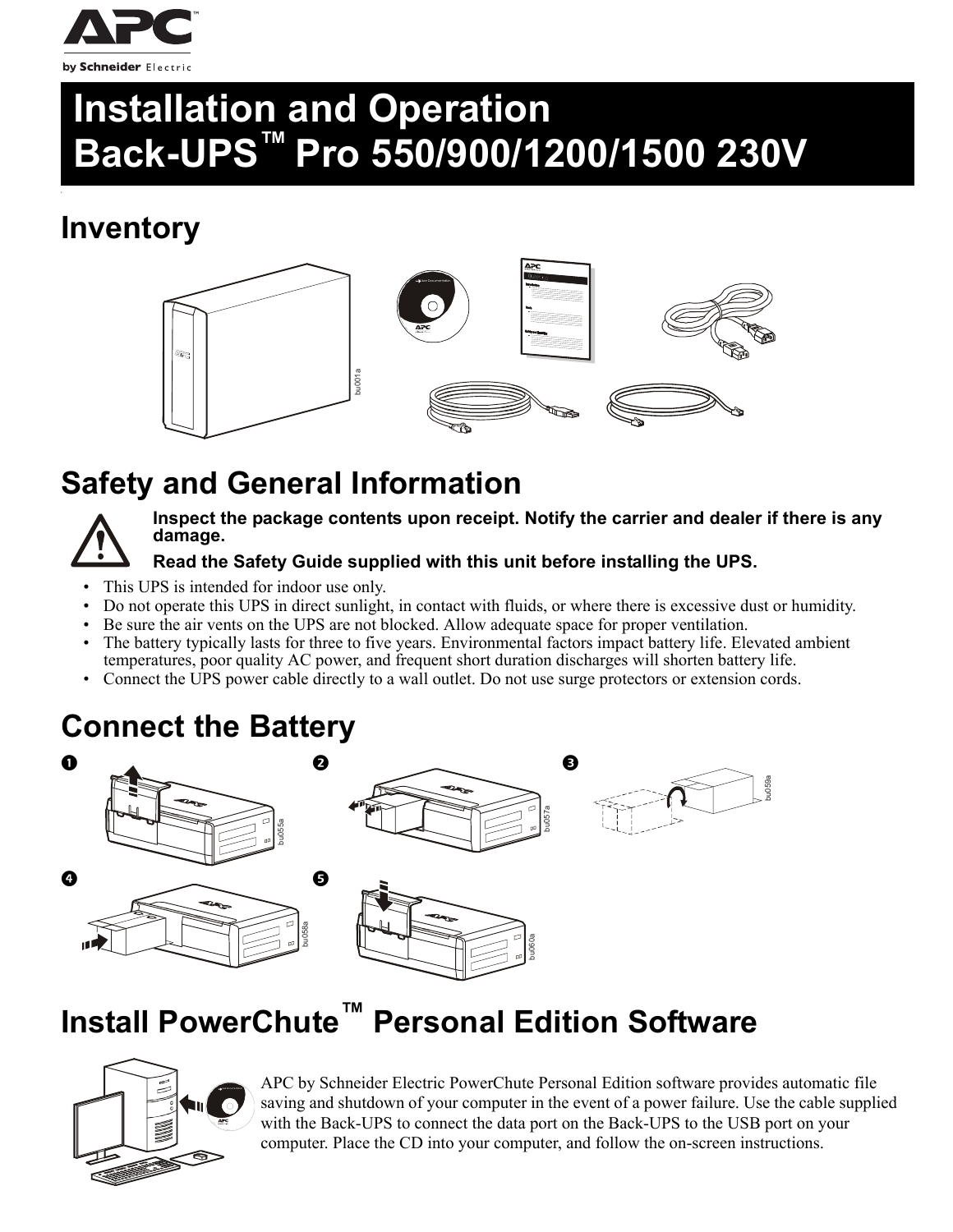## **Connect the Equipment**

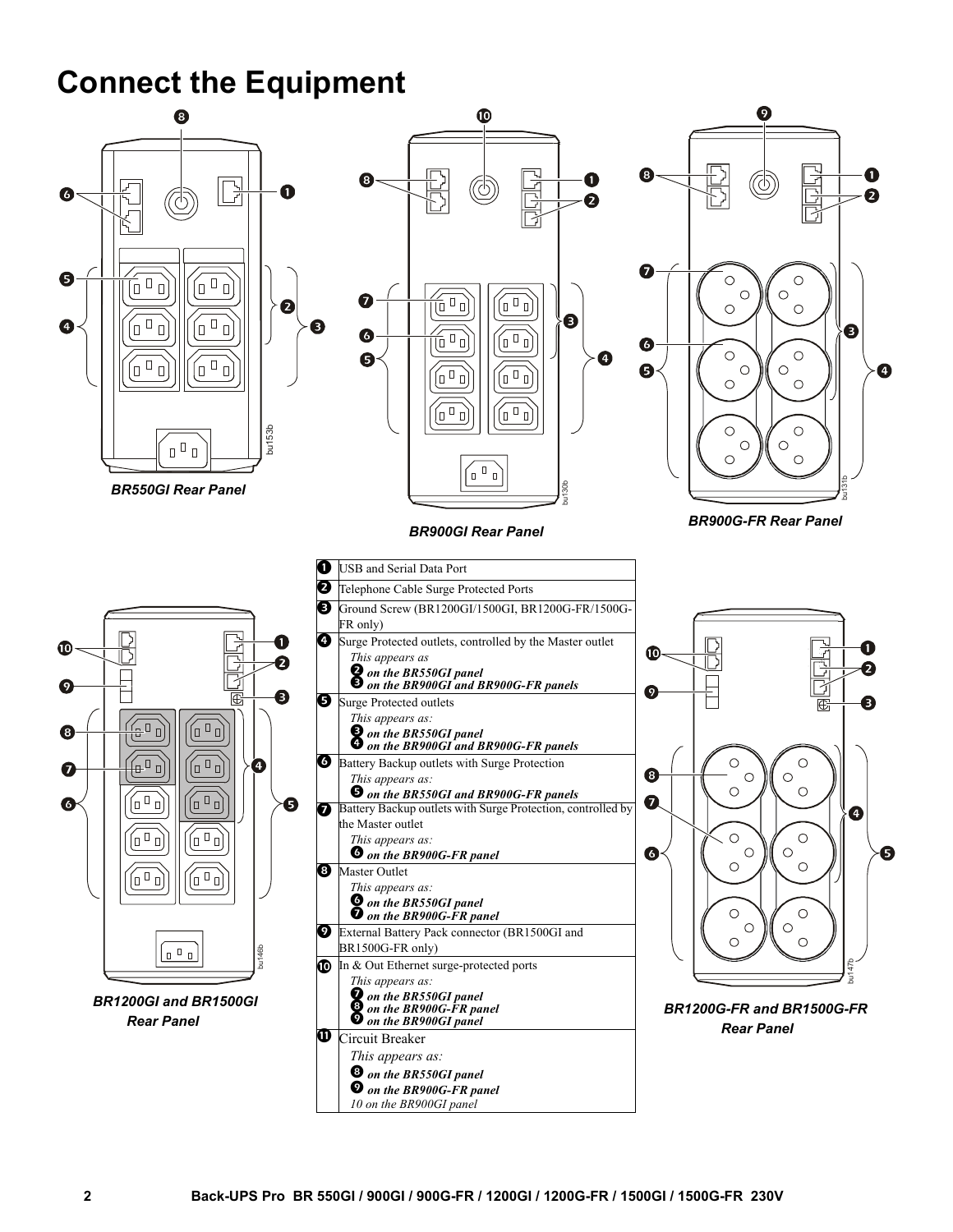| o | <b>USB and Serial Data port</b>                                                                  | To use PowerChute Personal Edition, connect a serial cable or USB cable.                                                                                                                                                                                          |
|---|--------------------------------------------------------------------------------------------------|-------------------------------------------------------------------------------------------------------------------------------------------------------------------------------------------------------------------------------------------------------------------|
| 0 | Telephone cable surge-<br>protected ports                                                        | Connect a telephone cable to the IN port, and connect a modem to the OUT port.                                                                                                                                                                                    |
| ❸ | <b>Ground screw</b>                                                                              | Connect the ground lead of additional surge suppression devices such as network and data line<br>surge protectors.                                                                                                                                                |
| ø | <b>Surge Protected outlets,</b><br>controlled by the Master<br>outlet                            | These outlets are protected from electrical surges, and will disconnect from AC power during a<br>power outage, or if the Master device goes into Sleep or Standby mode.                                                                                          |
|   | <b>6</b> Surge Protected outlets                                                                 | These outlets provide full-time protection from surges, even if the Back-UPS is off. Connect<br>equipment such as printers and scanners that do not require battery backup protection.                                                                            |
| Ø | <b>Battery Backup outlets with</b><br><b>Surge Protection</b>                                    | During a power outage or other AC problems, the Battery Backup outlets receive power for a<br>limited time from the Back-UPS. Connect critical equipment such as desktop computer,<br>computer monitor, modem or other data sensitive devices into these outlets. |
| ❼ | <b>Battery Backup outlet with</b><br><b>Surge Protection, controlled</b><br>by the Master outlet | These outlets will supply battery power to the connected equipment during a power outage.<br>Power will be disconnected to these outlets if the Master device goes into Sleep or Standby<br>mode. Connect equipment such as a computer monitor to these outlets.  |
| ❸ | <b>Master outlet</b>                                                                             | Connect the master device to this outlet, in most scenarios, this will be the main computer.                                                                                                                                                                      |
| Ø | <b>External Battery Pack</b><br>connector (BR1500GI only)                                        | Connect an external battery pack to provide additional battery backup runtime (Back-UPS Pro<br>1500 only).                                                                                                                                                        |
| ൈ | In & Out Ethernet surge-<br>protected ports                                                      | Use an ethernet cable to connect a cable modem to the IN port, and connect a computer to the<br>OUT port.                                                                                                                                                         |
| − | <b>Circuit breaker</b>                                                                           | Use to reset the system after an overload condition has occurred causing the circuit breaker to<br>trip.                                                                                                                                                          |

### **Operation**

#### **Power-Saving Function**



To conserve electricity, configure the Back-UPS to recognize a Master device, such as a desktop computer or an A/V receiver, and Controlled peripheral devices, such as a printer, speakers, or a scanner. When the Master device goes into Sleep or Standby mode, or is switched OFF, the Controlled device(s) will be switched off as well, saving electricity.

**Enable the Power-Saving function.** Press and hold MUTE and DISPLAY simultaneously for two seconds. The Back-UPS will beep to indicate that the feature is enabled. The leaf icon on the display will illuminate.

**Disable the Power-Saving function.** Press and hold MUTE and DISPLAY simultaneously for two seconds. The Back-UPS will beep to indicate that the feature is disabled. The leaf icon on the display will darken.

**Setting the threshold.** The amount of power used by a device in Sleep or Standby mode varies between devices. It may be necessary to adjust the threshold at which the Master outlet signals the Controlled outlets to shut down.

- 1. Ensure a master device is connected to the Master outlet. Put that device into Sleep or Standby mode, or turn it OFF.
- 2. Press DISPLAY and MUTE simultaneously and hold for six seconds, until the leaf icon flashes three times and the Back-UPS beeps three times.
- 3. The Back-UPS will now recognize the threshold level of the Master device and save it as the new threshold setting.

#### **Power-Saving Display**

The display interface can be configured to be continuously illuminated, or to save energy, it can be configured to darken after a period of inactivity.

- 1. Full Time Mode: Press and hold DISPLAY for two seconds. The display will illuminate and the Back-UPS will beep to confirm the Full-Time mode.
- 2. Power-Saving Mode: Press and hold DISPLAY for two seconds. The display will darken and the Back-UPS will beep to confirm the Power-Saving mode. While in Power-Saving Mode, the display will illuminate if a button is pressed, it then darkens after 60 seconds of no activity.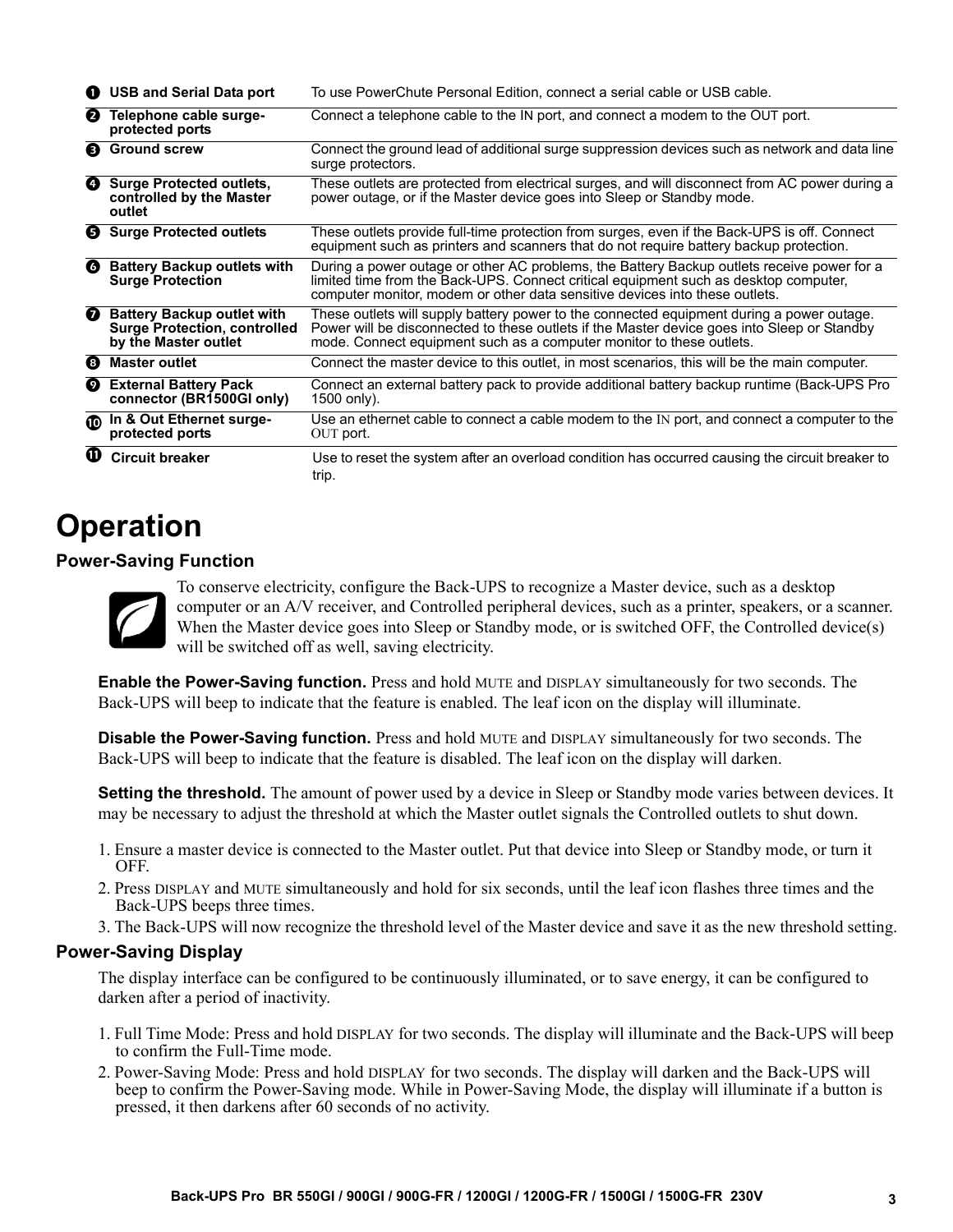#### **Unit sensitivity**

Adjust the sensitivity of the Back-UPS to control when it will switch to battery power; the higher the sensitivity, the more often the Back-UPS will switch to battery power.

- 1. Ensure the Back-UPS is connected to AC power, but is OFF.
- 2. Press and hold the POWER button for six seconds. The LOAD CAPACITY bar will flash on and off, indicating that the Back-UPS is in programming mode.
- 3. Press POWER again to rotate through the menu options. Stop at selected sensitivity. The Back-UPS will beep to confirm the selection.

Low sensitivity **Medium sensitivity (Default)** High sensitivity





Input voltage is extremely low or high. (Not recommended for computer loads.)

The Back-UPS frequently switches to The connected equipment is battery power.

sensitive to voltage fluctuations.

#### **Front Panel Buttons and Display Interface**

Use the three buttons on the front panel of the Back-UPS and the display interface to configure the Back-UPS.



**Power-Saving:** Master and Controlled outlets are enabled, saving power when the master device goes into sleep or standby mode

| Load Capacity: The load is indicated by the number of sections illuminated, one to five. Each bar represents<br>20% of the load. |  |  |  |  |  |  |  |   |   |  |
|----------------------------------------------------------------------------------------------------------------------------------|--|--|--|--|--|--|--|---|---|--|
|                                                                                                                                  |  |  |  |  |  |  |  | . | . |  |

**Battery Charge:** The battery charge level is indicated by the number of sections illuminated. When all five a kata blocks are illuminated, the Back-UPS is at full charge. When one block is filled, the Back-UPS is near the end of its battery capacity, the indicator will flash and the Back-UPS will beep continuously.



**Overload:** The power demand from the load has exceeded the capacity of the Back-UPS.

**Event:** The event counter shows the number of events that occurred that caused the Back-UPS to switch to on-<br>battery operation.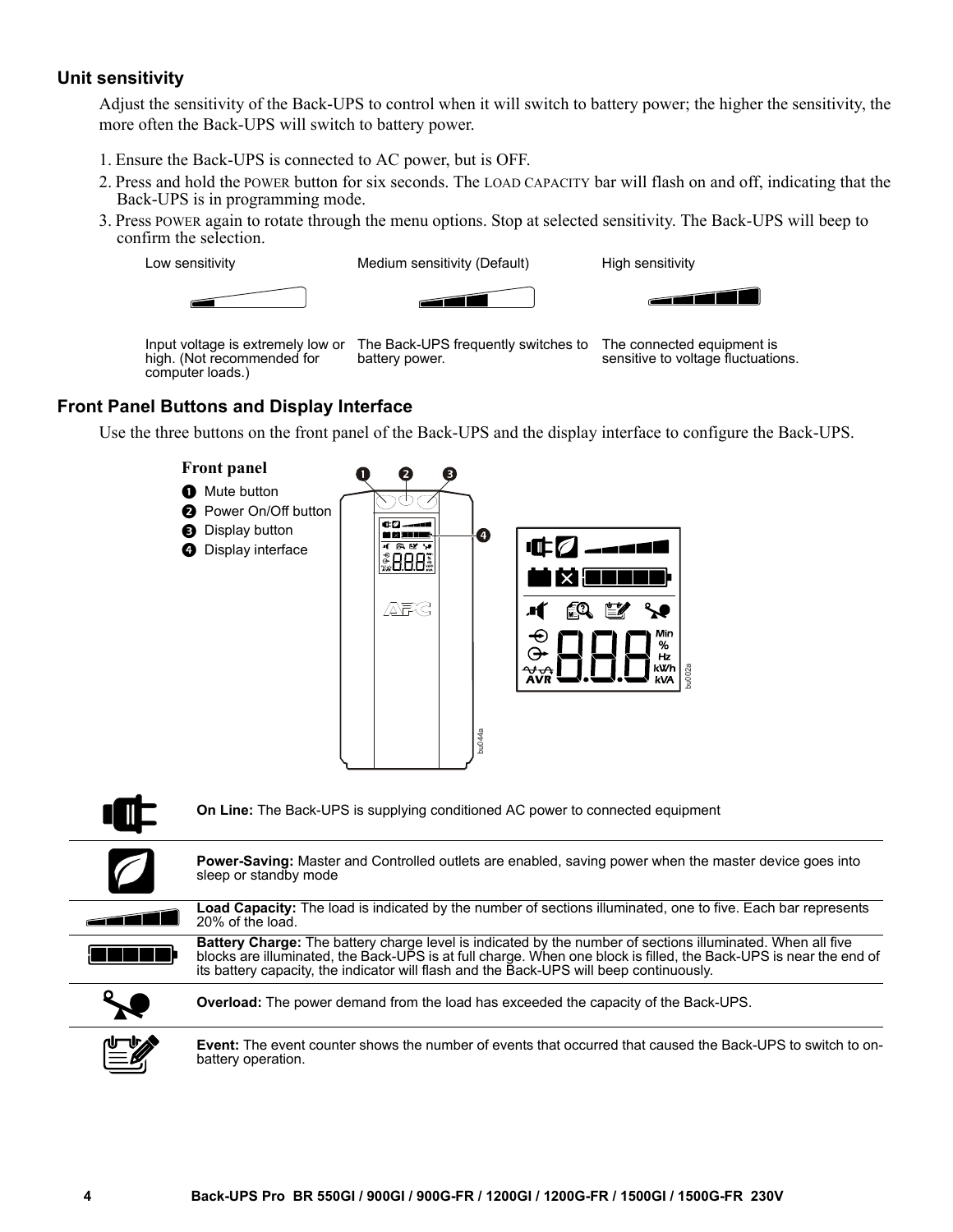| <b>Automatic Voltage Regulation:</b> The Back-UPS can compensate for high or low input voltage.                                            |  |  |  |  |  |  |  |  |
|--------------------------------------------------------------------------------------------------------------------------------------------|--|--|--|--|--|--|--|--|
| When illuminated, the Back-UPS is compensating for low input voltage.                                                                      |  |  |  |  |  |  |  |  |
| When illuminated, the Back-UPS is compensating for high input voltage.                                                                     |  |  |  |  |  |  |  |  |
| Input voltage.<br>Output voltage.                                                                                                          |  |  |  |  |  |  |  |  |
| <b>System Faults:</b> The system has a fault. The fault number will illuminate on the display interface. See System<br>Faults on page 6.   |  |  |  |  |  |  |  |  |
| <b>Mute:</b> If the line through the speaker icon is illuminated, the audible alarm has been turned off.                                   |  |  |  |  |  |  |  |  |
| <b>Replace Battery:</b> The battery is not connected or is nearing the end of its useful life. Replace the battery.                        |  |  |  |  |  |  |  |  |
| <b>On Battery:</b> The Back-UPS is supplying battery backup power to the connected equipment, it will beep four<br>times every 30 seconds. |  |  |  |  |  |  |  |  |

# **Warnings and System Faults**

#### **Audible Warnings**

| <b>Four Beeps Every 30 Seconds</b> | Back-UPS is running on battery. You should consider saving any work in progress.                                                                               |
|------------------------------------|----------------------------------------------------------------------------------------------------------------------------------------------------------------|
| <b>Continuous Beeping</b>          | Low battery condition and battery run-time is very low. Promptly save any work in progress, exit<br>all open applications, and shut down the operating system. |
| <b>Continuous tone</b>             | Battery Backup outputs are overloaded.                                                                                                                         |

**Chirps for 1 Minute every 5 hours** Battery fails the automatic diagnostic test and should be replaced.

### **Warning Icons**

| If these icons are<br>illuminated | This may be the problem.                                                                                                                                                                                                                     |  |  |  |  |  |  |  |
|-----------------------------------|----------------------------------------------------------------------------------------------------------------------------------------------------------------------------------------------------------------------------------------------|--|--|--|--|--|--|--|
|                                   | The Back-UPS is operating on AC power, but is overloaded. Disconnect one of the items connected<br>to the Back-UPS. If the Overload icon stops flashing, the Back-UPS is no longer overloaded and<br>will continue to operate normally.      |  |  |  |  |  |  |  |
|                                   | The Back-UPS is operating on battery power, but is overloaded. Disconnect one of the items<br>connected to the Back-UPS. If the Overload icon stops flashing, the Back-UPS is no longer<br>overloaded and will continue to operate normally. |  |  |  |  |  |  |  |
|                                   | The Back-UPS is operating on AC power, but the battery is not functioning properly. Contact<br>Schneider Electric IT (SEIT) Customer Service to order a replacement battery. See Replace Battery<br>on page 9.                               |  |  |  |  |  |  |  |
|                                   | The Back-UPS is operating on battery power and the battery power is getting low. Shut down all<br>connected equipment to avoid losing an unsaved data. When possible, connect the Back-UPS to<br>AC power to recharge the batter.            |  |  |  |  |  |  |  |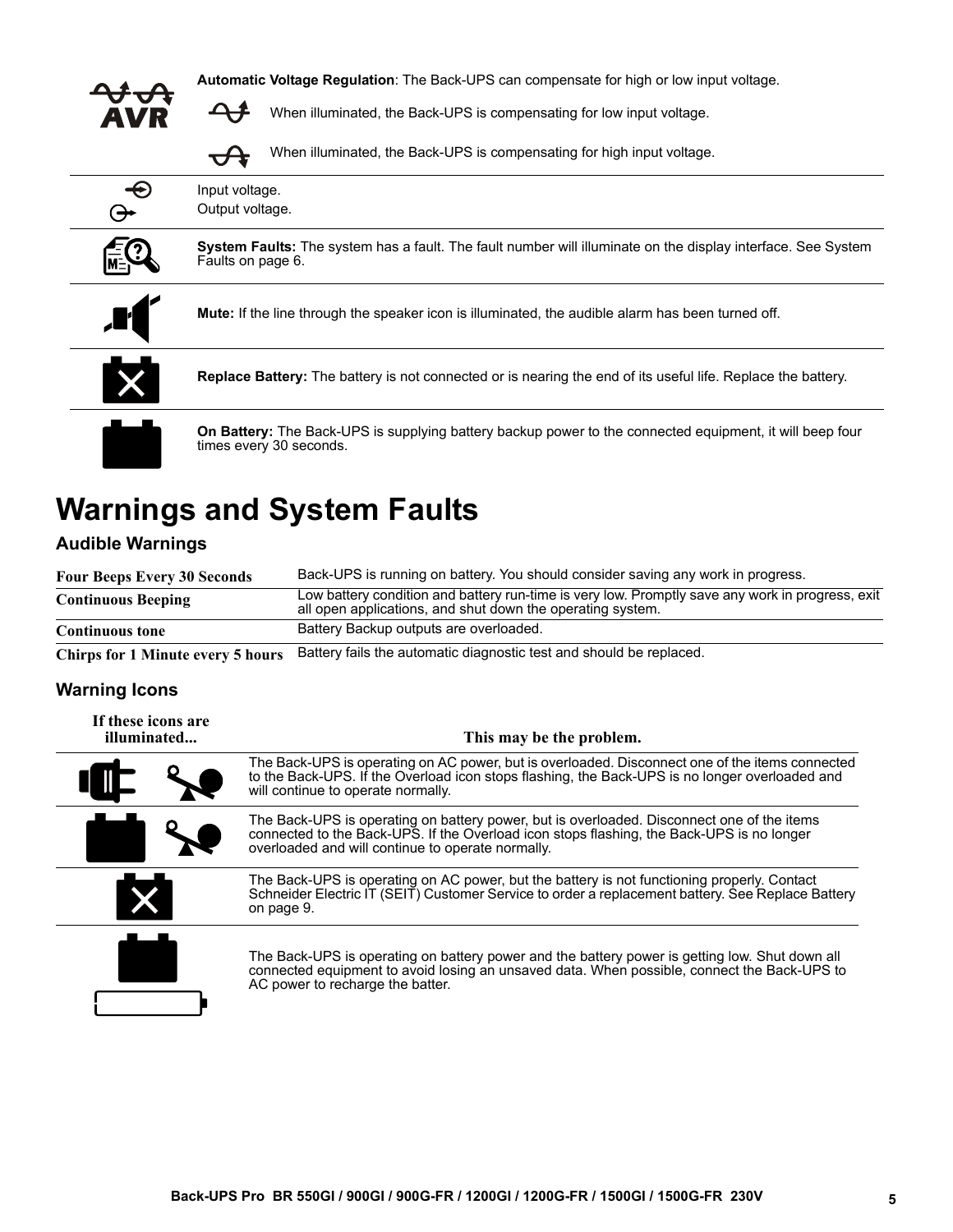#### **System Faults**

The Back-UPS will display these fault messages. For faults F01 and F02, contact SEIT Technical Support.

|                             | <b>F01</b>    | On-Battery Overload      | Turn the Back-UPS off. Disconnect non-essential<br>equipment from the Battery Backup outlets and the turn<br>Back-UPS on. |
|-----------------------------|---------------|--------------------------|---------------------------------------------------------------------------------------------------------------------------|
|                             | <b>F02</b>    | On-Battery Output Short  | Turn the Back-UPS off. Disconnect non-essential<br>equipment from the Battery Backup outlets and the turn<br>Back-UPS on. |
|                             | <b>F03</b>    | On-Battery Xcap Overload |                                                                                                                           |
| <b>SEE</b><br><b>MANUAL</b> | F04           | Clamp Short              |                                                                                                                           |
|                             | <b>F05</b>    | Charge Fault             |                                                                                                                           |
|                             | <b>F06</b>    | <b>Relay Welding</b>     | Faults F03-F09 cannot be corrected by the user, contact<br>SEIT Technical Support for assistance.                         |
|                             | bu088a<br>F07 | Temperature              |                                                                                                                           |
|                             | F08           | Fan Fault                |                                                                                                                           |
|                             | F09           | Internal Fault           |                                                                                                                           |

### **Function Button Quick Reference**

| <b>Function</b>                               | <b>Button</b> | Timing<br>(seconds) | <b>UPS</b><br><b>Status</b> | <b>Description</b>                                                                                                                                                                                                                                                                                    |
|-----------------------------------------------|---------------|---------------------|-----------------------------|-------------------------------------------------------------------------------------------------------------------------------------------------------------------------------------------------------------------------------------------------------------------------------------------------------|
| <b>Power</b>                                  |               |                     |                             |                                                                                                                                                                                                                                                                                                       |
| Power On                                      |               | 0.2                 | Off                         | Press POWER to start receiving input AC power. If AC input power is not<br>available, the Back-UPS will run on battery power.                                                                                                                                                                         |
| Power Off                                     |               | 2                   | On                          | The Back-UPS is not receiving input AC power, but is providing surge<br>protection.                                                                                                                                                                                                                   |
| <b>Display</b>                                |               |                     |                             |                                                                                                                                                                                                                                                                                                       |
| Status Inquiry                                | 발             | 0.2                 | On                          | Verify the status or condition of the Back-UPS. The LCD will illuminate for 60<br>seconds.                                                                                                                                                                                                            |
| Full-Time/Power-<br>Saving mode               | 릜             | 2                   | On                          | The LCD will illuminate and the Back-UPS will beep to confirm the Full-Time<br>mode. The LCD will darken and the Back-UPS will beep to confirm the<br>Power-Saving mode. While in Power-Saving Mode, the LCD will illuminate if<br>a button is pressed, then darkens after 60 seconds of no activity. |
| <b>Mute</b>                                   |               |                     |                             |                                                                                                                                                                                                                                                                                                       |
| <b>Event Specific</b>                         |               | 0.2                 | On                          | Disable any audible alarms caused by an event.                                                                                                                                                                                                                                                        |
| General Status Enable/<br><b>Disable</b>      | ,FI           | $\overline{2}$      | On                          | Enable or disable the audible alarms. The Mute icon will illuminate and the<br>Back-UPS will beep one time. The Mute function will not activate unless the<br>Back-UPS is operating on battery power.                                                                                                 |
| Sensitivity                                   |               | 6                   | Off                         | The Load Capacity icon will blink, indicating that the Back-UPS is in<br>programming mode. Use the POWER button to scroll through Low, Medium,<br>and High, stop at selected sensitivity. The Back-UPS will beep to confirm<br>selection. See Configuration for details.                              |
| Master/Controlled<br>outlet Enable/Disable    |               | $\overline{2}$      | On                          | The leaf icon will darken indicating that the Master Outlet feature is disabled<br>or illuminate to indicate the Master Outlet feature is enabled. The Back-UPS<br>will beep once.                                                                                                                    |
| Master/Enable<br><b>Threshold Calibration</b> |               | 6                   | On                          | While calibrating the threshold setting, the device connected to the Master<br>Outlet should be turned off or placed in Standby or Sleep mode. Upon<br>completion, Power-Saving icon will flash 3 and beep 3 times.                                                                                   |
| Self-Test (manual)                            |               | 6                   | On                          | The Back-UPS will perform a test of the internal battery. Note: This will<br>happen automatically when the Back-UPS is turned ON.                                                                                                                                                                     |
| <b>Event Reset</b>                            | 国             | 0.2                 | On                          | When the Event screen is visible, press and hold DISPLAY, then press<br>POWER, to clear the AC failure event counter.                                                                                                                                                                                 |
| <b>Fault Reset</b>                            |               | $\overline{2}$      | Fault                       | After a fault has been identified, press POWER to remove the visual indication<br>and return to standby status.                                                                                                                                                                                       |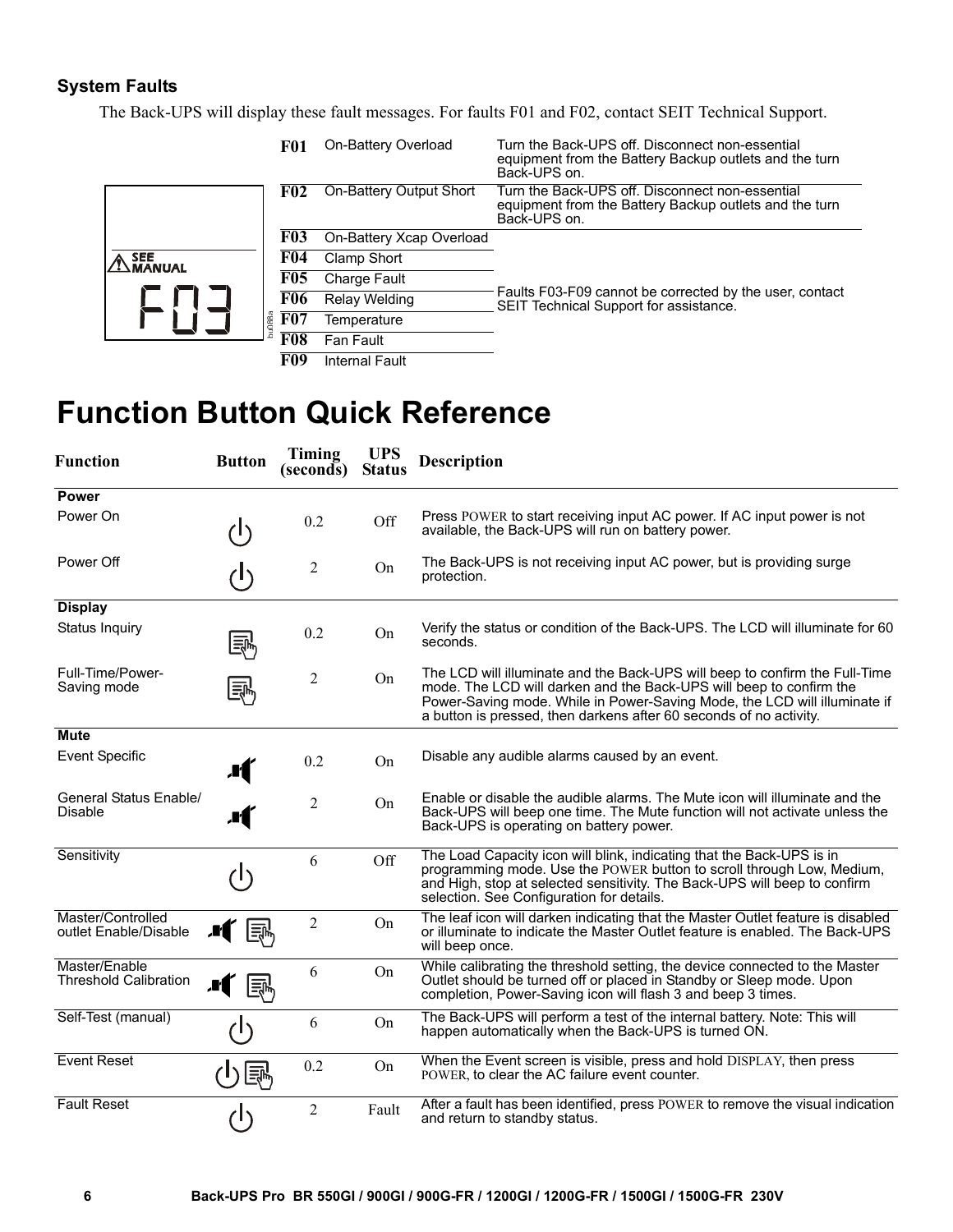# **Troubleshooting**

| Problem                                                                                                                   | <b>Possible Cause</b>                                                                                                                                                                   | <b>Corrective Action</b>                                                                                                                                                                                                   |
|---------------------------------------------------------------------------------------------------------------------------|-----------------------------------------------------------------------------------------------------------------------------------------------------------------------------------------|----------------------------------------------------------------------------------------------------------------------------------------------------------------------------------------------------------------------------|
| Back-UPS will not switch on.                                                                                              | The Back-UPS is not connected to AC<br>power.                                                                                                                                           | Ensure that the Back-UPS is securely connected<br>to an AC outlet.                                                                                                                                                         |
|                                                                                                                           | The circuit breaker has been tripped.                                                                                                                                                   | Disconnect non-essential equipment from the<br>Back-UPS. Reset the circuit breaker. Re-connect<br>equipment one item at a time. If the circuit<br>breaker is tripped again, disconnect the device<br>that caused the trip. |
|                                                                                                                           | The internal battery is not connected.                                                                                                                                                  | Connect the battery.                                                                                                                                                                                                       |
|                                                                                                                           | The AC input voltage is out of range.                                                                                                                                                   | Adjust the transfer voltage and sensitivity range.                                                                                                                                                                         |
| The Back-UPS does not<br>provide power during a AC<br>power outage.                                                       | Ensure that essential equipment is not<br>plugged into a SURGE ONLY outlet.                                                                                                             | Disconnect equipment from the SURGE ONLY<br>outlet and re-connect to a Battery Backup outlet.                                                                                                                              |
| The Back-UPS is operating on<br>to AC power.                                                                              | The plug has partially pulled out of the wall<br>battery power, while connected outlet, the wall outlet is no longer receiving<br>AC power, or the circuit breaker has been<br>tripped. | Ensure that the plug is fully inserted into the<br>wall outlet. Ensure that the wall outlet is<br>receiving AC power by checking it with another<br>device.                                                                |
|                                                                                                                           | The Back-UPS is performing an automatic<br>self test.                                                                                                                                   | No action is necessary.                                                                                                                                                                                                    |
|                                                                                                                           | The AC input voltage is out of range, the<br>frequency is out of range, or the waveform<br>is distorted.                                                                                | Adjust the transfer voltage and sensitivity range.                                                                                                                                                                         |
| The Back-UPS does not<br>provide the expected amount of improperly loaded.<br>backup time.                                | Battery Backup outlets may be fully or                                                                                                                                                  | Disconnect non-essential equipment from the<br>Battery Backup outlets and connect the<br>equipment to SURGE ONLY outlets.                                                                                                  |
|                                                                                                                           | The battery was recently discharged due to a<br>power outage and has not fully recharged.                                                                                               | Charge the battery cartridge for 16 hours.                                                                                                                                                                                 |
|                                                                                                                           | The battery has reached the end of its useful<br>life.                                                                                                                                  | Replace the battery.                                                                                                                                                                                                       |
| The REPLACE BATTERY<br>indicator is illuminated.                                                                          | The battery has reached the end of its useful<br>life.                                                                                                                                  | Replace the battery.                                                                                                                                                                                                       |
| The OVERLOAD indicator is<br>illuminated.                                                                                 | The equipment connected to the Back-UPS<br>is drawing more power than the Back-UPS<br>can provide.                                                                                      | Disconnect non-essential equipment from the<br>Battery Backup outlets and connect the<br>equipment to SURGE ONLY outlets.                                                                                                  |
| The SYSTEM FAULT indicator is There is an internal fault.<br>illuminated, all the front panel<br>indicators are flashing. |                                                                                                                                                                                         | Determine which internal fault message is<br>displayed by matching the number displayed on<br>the LCD with the corresponding Fault Message<br>(see System Faults) and contact SEIT Technical<br>Support.                   |
| Power is not supplied to some<br>outlets.                                                                                 | Power to the Controlled outlets has<br>intentionally been turned off.                                                                                                                   | Confirm that the correct peripherals are<br>connected to Controlled outlets. If this feature is<br>not desired, disable the Power-Saving Master<br>and Controlled outlets.                                                 |
| supplying power, even though<br>the Master device is not in sleep<br>mode.                                                | The Controlled outlets are not The Master Outlet threshold may be<br>incorrectly set.                                                                                                   | Adjust the threshold when the Master outlet<br>signals the Controlled outlets to shut down.                                                                                                                                |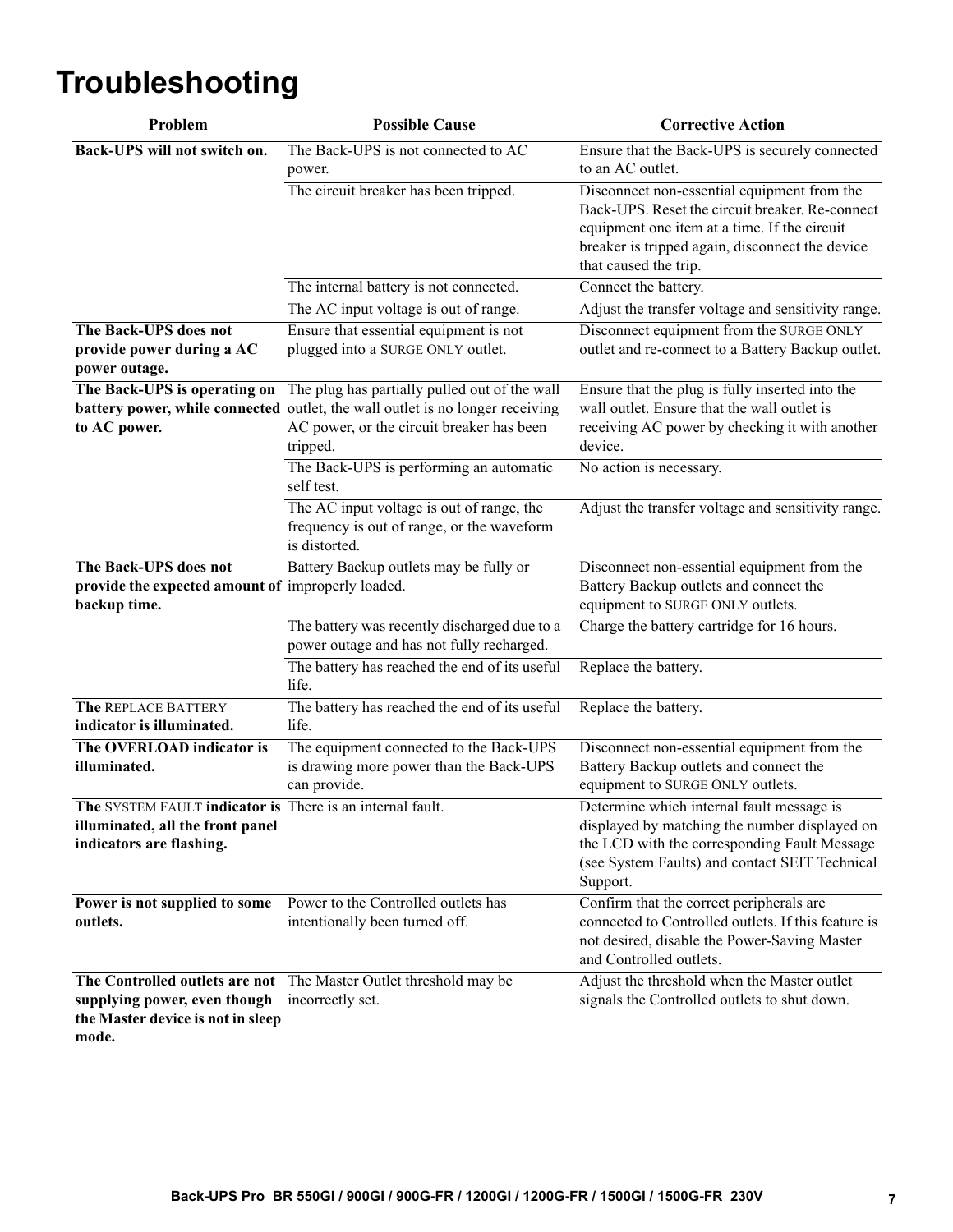## **Specifications**

| Model                           | <b>BR550GI</b>                                                           | <b>BR900GI</b>                                                          | <b>BR900G-FR</b>                                                             | <b>BR1200GI</b>                                                                 | <b>BR1500GI</b>                   | <b>BR1200G-FR</b>         | 990-1500G-FR            |  |  |
|---------------------------------|--------------------------------------------------------------------------|-------------------------------------------------------------------------|------------------------------------------------------------------------------|---------------------------------------------------------------------------------|-----------------------------------|---------------------------|-------------------------|--|--|
| <b>VA</b>                       | 550 VA                                                                   |                                                                         | 900 VA                                                                       | 1200 VA                                                                         | 1500 VA                           | 1200 VA                   | 1500 VA                 |  |  |
| Maximum Load                    | 330 W                                                                    | 540 W                                                                   | W                                                                            | 720 W                                                                           | 865 W                             | 720 W                     | 865 W                   |  |  |
| Nominal Input Voltage           |                                                                          |                                                                         |                                                                              | 230 V                                                                           |                                   |                           |                         |  |  |
| Online Input Voltage            | 176 - 282 V<br>176 - 294 V                                               |                                                                         |                                                                              |                                                                                 |                                   |                           |                         |  |  |
| Automatic Voltage<br>Regulation |                                                                          | $(188 - 214) + 10.8\%$<br>$(252 - 266) - 10.8\%$                        |                                                                              |                                                                                 |                                   |                           |                         |  |  |
| Frequency Range                 |                                                                          |                                                                         |                                                                              | 50/60 Hz $\pm$ 1 Hz                                                             |                                   |                           |                         |  |  |
| On-battery Waveshape            |                                                                          |                                                                         |                                                                              | Step-approximated sine-wave                                                     |                                   |                           |                         |  |  |
| Typical Recharge Time           | 12 hours                                                                 |                                                                         |                                                                              |                                                                                 | 8 hours                           |                           |                         |  |  |
| <b>Transfer Time</b>            | 8 ms,<br>maximum                                                         | 10 ms, maximum                                                          |                                                                              |                                                                                 |                                   |                           |                         |  |  |
| <b>Operating Temperature</b>    | $0^{\circ}$ to 40 <sup>°</sup> C (32 <sup>°</sup> to 104 <sup>°</sup> F) |                                                                         |                                                                              |                                                                                 |                                   |                           |                         |  |  |
| Storage Temperature             |                                                                          | $-15^{\circ}$ to $45^{\circ}$ C (23 <sup>°</sup> to 113 <sup>°</sup> F) |                                                                              |                                                                                 |                                   |                           |                         |  |  |
| <b>Unit Dimensions</b>          | $19 \times 9.1 \times 31$<br>cm (7.48 x)<br>$3.58 \times 12.2$ in)       |                                                                         | $25 \times 10 \times 38.2$ cm<br>$(9.84 \times 3.93 \times 15.0 \text{ in})$ | $30.1 \times 11.2 \times 38.2$ cm<br>$(11.9 \times 4.4 \times 15.0 \text{ in})$ |                                   |                           |                         |  |  |
| Unit Weight                     | 6.53 kg $(14.4)$<br>lbs)                                                 |                                                                         | $10.7$ kg<br>$(23.6$ lbs)                                                    | $12.8$ kg<br>$(28.2$ lbs)                                                       | $13.4 \text{ kg}$<br>$(29.5$ lbs) | $12.8$ kg<br>$(28.2$ lbs) | 13.4 kg<br>$(29.5$ lbs) |  |  |
| Dataline Surge Protection       | 10/100/1000BASE-T                                                        |                                                                         |                                                                              |                                                                                 |                                   |                           |                         |  |  |
| Interface                       | Serial, USB                                                              |                                                                         |                                                                              |                                                                                 |                                   |                           |                         |  |  |
| On-battery Runtime              | Go to: www.apc.com                                                       |                                                                         |                                                                              |                                                                                 |                                   |                           |                         |  |  |
| <b>EMI</b> Classification       | CE, GS, PCT                                                              | CE, C-Tick,<br><b>KETI</b>                                              | CE                                                                           | CE, C-Tick, KETI                                                                |                                   | CE                        |                         |  |  |
| Approvals                       | CE, GS, PCT                                                              | CE, TUV-GS,<br>GOST, A-Tick,<br>KETI, TISI                              | CE                                                                           | CE, TUV-GS, GOST, A-<br>Tick, KETI, TISI                                        |                                   | <b>CE</b>                 |                         |  |  |

### **Service**

If the unit requires service, do not return it to the dealer. Follow these steps:

- 1.Review the *Troubleshooting* section of the manual to eliminate common problems.
- 2.If the problem persists, contact Schneider Electric IT (SEIT) Customer Support through the APC by Schneider Electric Web site, **www.apc.com**.
	- a. Note the model number and serial number and the date of purchase. The model and serial numbers are located on the rear panel of the unit and are available through the LCD display on select models.
	- b. Call SEIT Customer Support and a technician will attempt to solve the problem over the phone. If this is not possible, the technician will issue a Returned Material Authorization Number (RMA#).
	- c. If the unit is under warranty, the repairs are free.
	- d. Service procedures and returns may vary internationally. Refer to the APC by Schneider Electric Web site for country specific instructions.
- 3.Pack the unit in the original packaging whenever possible to avoid damage in transit. Never use foam beads for packaging. Damage sustained in transit is not covered under warranty.
- 4.**Always DISCONNECT THE UPS BATTERIES before shipping. The United States Department of Transportation (DOT), and the International Air Transport Association (IATA) regulations require that UPS batteries be disconnected before shipping.** The internal batteries may remain in the UPS.
- 5.Write the RMA# provided by Customer Support on the outside of the package.
- 6.Return the unit by insured, pre-paid carrier to the address provided by Customer Support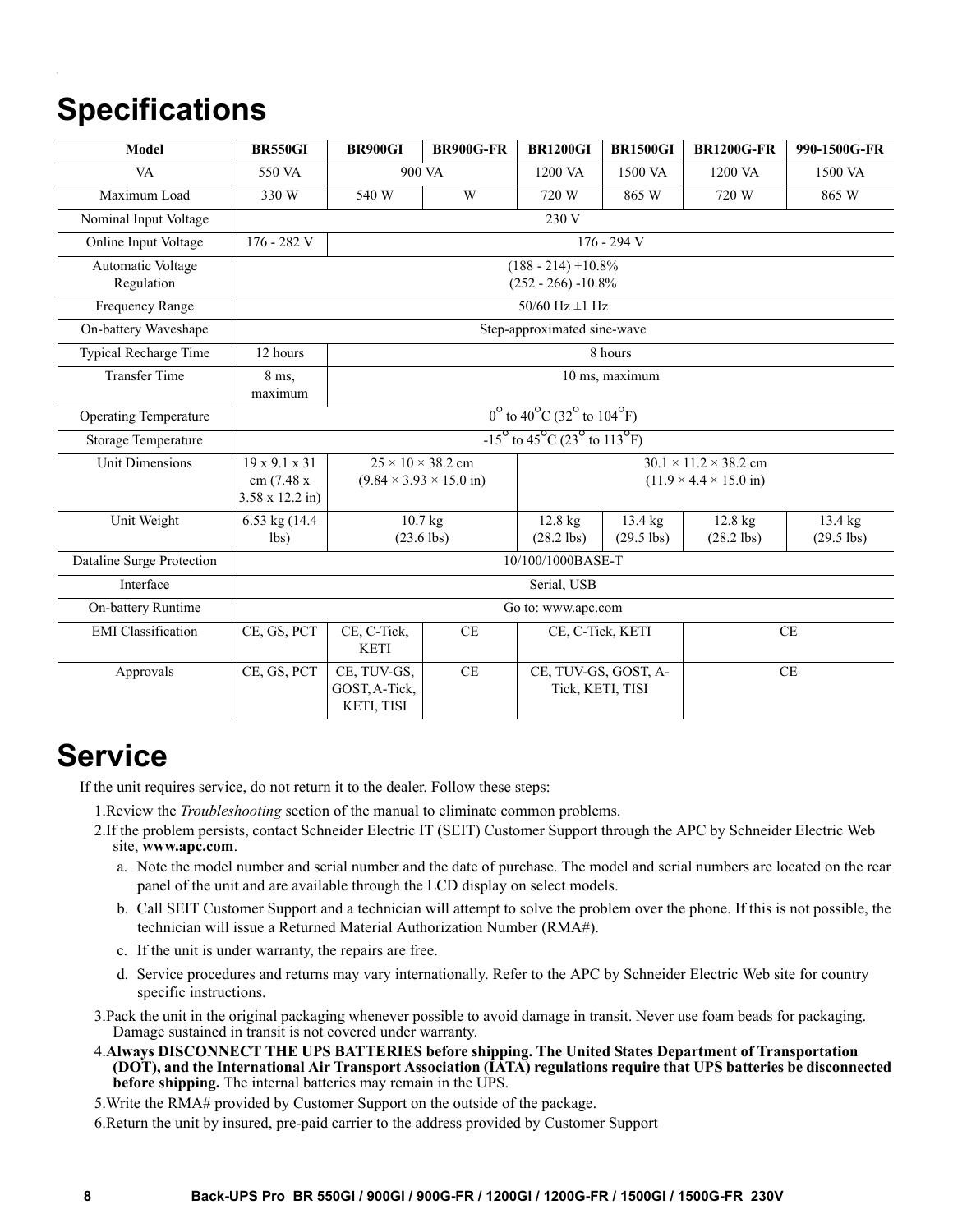# <span id="page-8-0"></span>**Replace Battery**



Deliver the used battery to a recycling facility.

Replace the used battery with an APC by Schneider Electric approved battery. Replacement batteries can be ordered through the APC by Schneider Electric Web site, **www.apc.com**. Battery replacement part for each model is listed below.

| Back-UPS Pro            | <b>Replacement Battery</b> |
|-------------------------|----------------------------|
| BR550GI                 | <b>APCRBC110</b>           |
| BR900GI                 | <b>APCRBC123</b>           |
| BR900G-FR               | APCRBC123                  |
| BR1200GI / BR1500GI     | <b>APCRBC124</b>           |
| BR1200G-FR / BR1500G-FR | <b>APCRBC124</b>           |

### **Warranty**

The standard warranty is **a.) two (2) years for BR 550GI / 1200GI / 1500GI** and **b.) three (3) years for BR 900GI / 900G-FR / 1200G-FR / 1500G-FR**, from the date of purchase. Schneider Electric IT (SEIT) standard procedure is to replace the original unit with a factory reconditioned unit. Customers who must have the original unit back due to the assignment of asset tags and set depreciation schedules must declare such a need at first contact with an SEIT Technical Support representative. SEIT will ship the replacement unit once the defective unit has been received by the repair department, or cross ship upon the receipt of a valid credit card number. The customer pays for shipping the unit to SEIT. SEIT pays ground freight transportation costs to ship the replacement unit to the customer.

### **APC by Schneider Electric IT Customer Support Worldwide**

For country specific customer support, go to the APC by Schneider Electric Web site, www.apc.com.